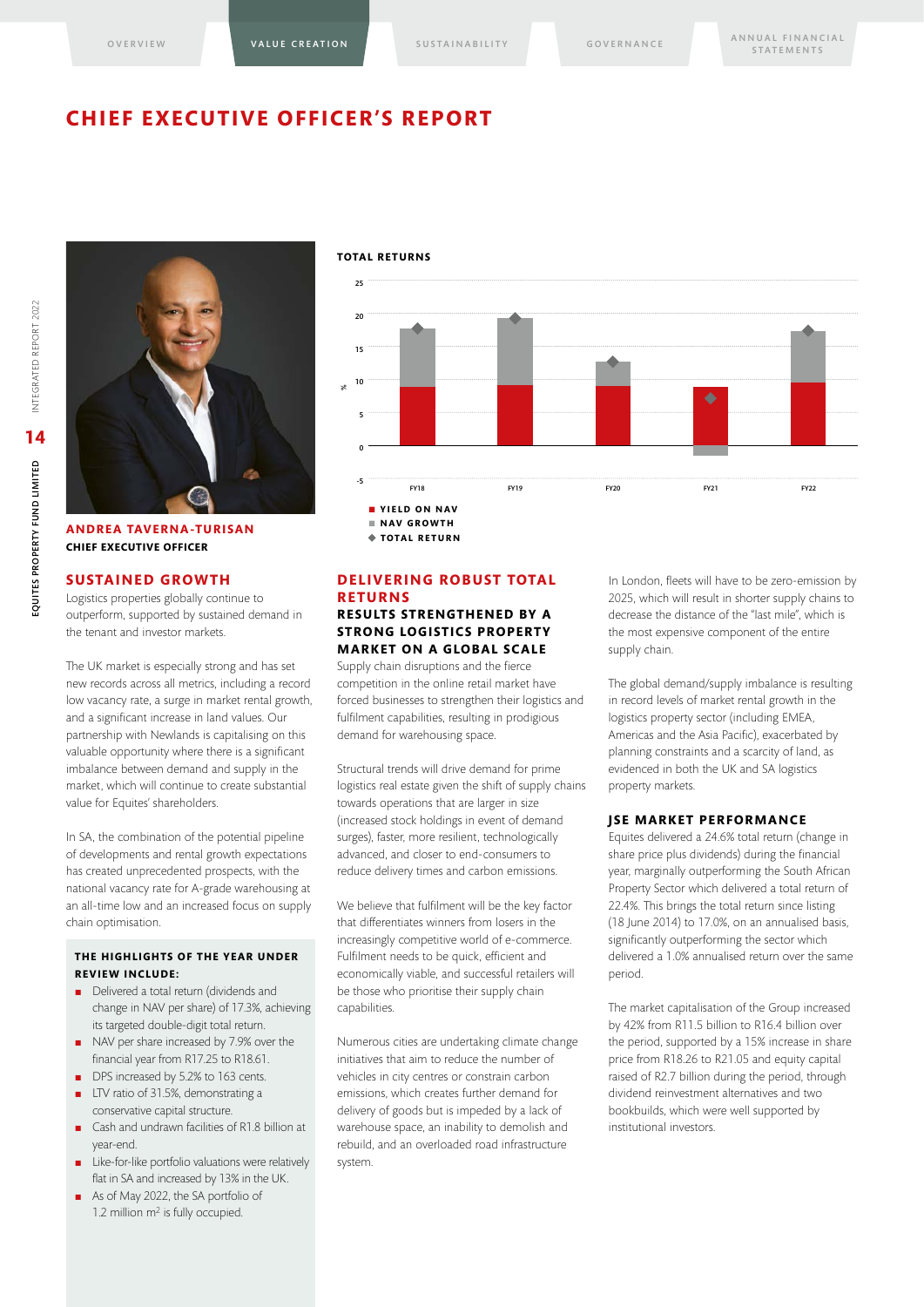#### **PROPERTY FUNDAMENTALS**

Our property fundamentals continue to be industry-leading across major metrics; our weighted average lease expiry (WALE) is 13.7 years, 97.2% of income is derived from A-grade tenants and the SA portfolio is fully occupied as of 1 May 2022. Except for an ancillary unit of 1 104m2, the UK portfolio is also fully occupied. This brings the overall portfolio to an occupancy rate of 99.9%, which demonstrates the demand for our properties in both jurisdictions.

#### **SA PROPERTY MARKET**

The logistics property market continued to be one of the top-performing property sectors in South Africa, as numerous occupiers increased their focus on supply chain optimisation.

Technology and Artificial Intelligence ("AI") are now playing a greater role in modern warehouses, requiring scale to justify the capital expenditure. We believe this trend will continue to support the demand for big-box warehouses and distribution campuses.

Consequently, we see the continuation of the imbalance of demand over supply in the top-end of the SA logistics property market, evident from a record-low vacancy rate. To date, the robust demand in the market was supported by new developments on large tracts of land in Cape Town, Johannesburg and Durban. However, securing land for large-scale developments (greater than 40 000m2) is now proving to be significantly more difficult to source in key logistics nodes.

The structural shift in the supply chain models of major retailers to hold more stock at a warehouse level and less at a retail store level is a further factor driving the demand for warehousing space.

The lack of suitable land, an increase in construction cost inflation and a record-low vacancy rate should bode well for market rental growth in SA over the medium term.

In the context of our business, Equites is currently marketing new developments at rentals that are between 15% and 30% higher compared to rentals marketed in 2021, which will create evidence of market rental growth upon finalisation of lease agreements with tenants.

We remain of the view that supply chain optimisation, which includes a focus on resilient supply chain networks, is the key factor driving demand for warehousing space in South Africa.

The growth in e-commerce does not yet appear to influence real estate decisions. We believe a tipping point will be reached when online sales begin to exceed 10% of total retail sales, which will then drive a rapid increase in occupational demand for warehousing space.

#### **UK PROPERTY MARKET**

The UK logistics market has broken all records during 2021, including the take-up of warehousing space, market rental growth, record low acquisition yields, the lowest ever-recorded vacancy rate, the highest growth in land values, and the largest transactional volumes.

The key driver of the exceptional performance of the UK logistics property market is the immense demand in the occupier market, as take-up reached a new annual record of 55.1 million sq. ft  $(5.1 \text{ million m}^2)$  in 2021, 7% higher than a strong 2020 and 86% higher than the long-term average. Although dedicated internet retailers and logistics operators accounted for 50% of the take-up, the other 50% was broad-based, ranging from fashion, food and homeware to manufacturing businesses.

Construction inflation is currently being passed on to tenants through higher rentals, as demand continues to outstrip supply. Market rental growth is expected to be 12% in 2022 on a national level according to Gerald Eve, which bodes well for Equites' UK property valuations over the next financial year.

In our core UK portfolio of £300 million (R6.0 billion), we estimate that market rentals are at least 25% higher compared with current passing rentals, supporting embedded growth in our earnings, which will be unlocked as each property reaches its five-year rent review cycle over the next few years.

Subsequent to year-end, Amazon stated that they currently hold excess warehousing space in some of their key markets. The announcement resulted in a 15% to 20% slump in the share price of logistics-focused property companies globally, driven by the belief that some companies may have invested in too much warehousing space during Covid-19. In the UK logistics market, we expect take-up for modern facilities to continue, due to the following key reasons:

- Take-up is broad-based. To put things in perspective, the take-up of space in Q1 2021 was 10 million square feet, which grew to over 14 million square feet in Q1 2022, with Amazon only accounting for 2.7% (1Q21: 14.8%) of the total space that was transacted during 1Q 2022. Based on these numbers, Amazon's take-up declined by 75%, whilst the rest of the market's take-up increased by 57%. The strong take-up, seen against a record-low national vacancy rate, implies the UK market remains under-supplied in terms of warehousing space.
- Covid-19 and Brexit. These two events are dismantling the traditional model of just-intime and are evolving into just-in-case, which will continue to structurally change the warehousing market in the UK. This is supported by reshoring (bringing manufacturing back to the UK) and a focus on resilient supply chains (shorter supply chains and higher inventory levels).
- **Sustainability.** Newlands Developments, in partnership with Avison Young, estimated that 80% of the total stock of industrial space in the UK was developed in the 20th century. The fact that such a high proportion of logistics facilities are outdated has caused industry-wide concerns regarding environmental performance and suitability. We believe Equites Newlands Group Limited ("ENGL") will be a large beneficiary of the demand for new builds, where modern and sustainable facilities will be a key priority for all businesses operating in the UK logistics market.

#### **UK TAKE-UP INCREASED BY 57% YOY, EXCLUDING AMAZON**

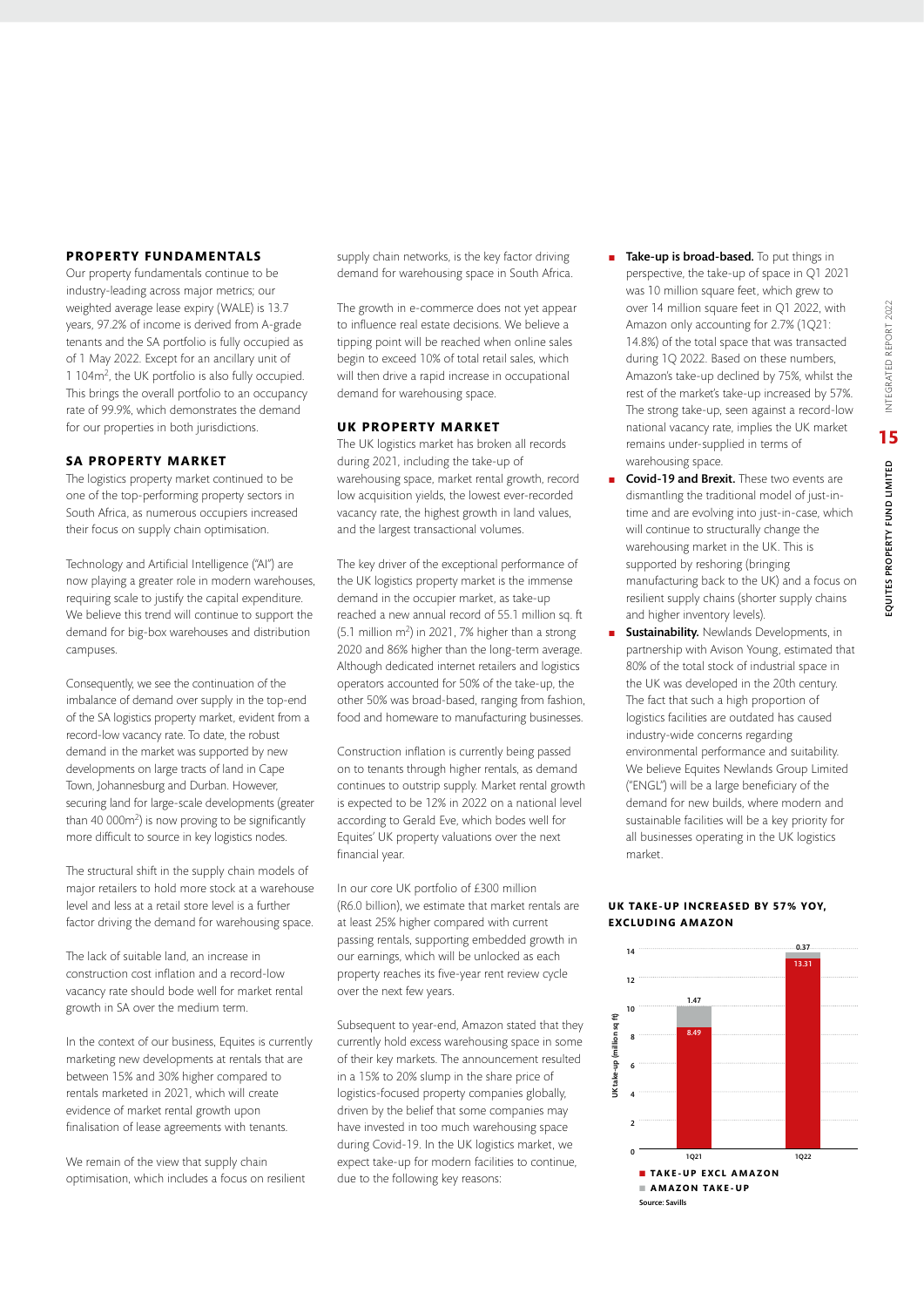### **CHIEF EXECUTIVE OFFICER'S REPORT**  CONTINUED

#### **PIPELINE IN SA**

The Group continues to execute on attractive opportunities in the top-end of the South African logistics property market.

The key transaction which the Group completed during the financial year was the acquisition of the DSV Campus in Gauteng for R2.05 billion, in partnership with Eskom Pension and Provident Fund ("EPPF"). This acquisition presented a compelling investment case, and the partnership unlocked an alternative source of equity for further expansion. Equites further enhanced the quality of the portfolio through developments, completing a state-of-the-art logistics campus let to Sandvik Mining RSA in Gauteng with a capital value of R317 million.

Developments currently under construction will add a further 110 000m2 to the portfolio with a capital value of R1.1 billion, during the next financial period.

Over and above the ongoing developments, the pipeline of development opportunities has increased substantially. Numerous large multinational and national tenants are expanding their distribution footprint across SA, with consolidation and resilient supply chains driving the decision making.

Equites have recently reached an agreement with TFG to develop a new 50 000m² world-class distribution facility in Witfontein, Gauteng. The Group also recently agreed terms with another national retailer to develop an 85 000m2 modern logistics warehouse on the remainder of the site in Witfontein, with a total capital value of R1 billion. These development agreements are testament to Equites' ability to unlock the value embedded in these land parcels.

In addition to the development agreements outlined above, Equites is currently in the final stages of negotiating the terms and conditions of five new developments across SA, which is estimated to add a further 160 000m² of prime logistics space to the portfolio over the next two years, with a combined capital expenditure in excess of R1.8 billion.

Our view is that South Africa is severely underwarehoused, and retailers and logistics companies will continue to expand their warehousing footprint to strengthen their supply chain capabilities.

#### **PIPELINE IN THE UK**

The investment landscape in the UK logistics property market continues to be frenetic, as the weight of capital chasing investment opportunities compressed initial yields to record levels – now at 3.25%.

Equites' decision to partner with Newlands Developments, a best-in-class development team, allows Equites to expand in the premium sector of the UK logistics market at a discount to open market values, thereby meeting the required hurdle rates.

Equites has embarked on a hybrid strategy of concluding pre-let development agreements with blue-chip tenants on long-term leases – which Equites will retain as long-term investments – as well as turnkey development agreements for third parties (including land sale agreements), which will crystalise profits, support growth in NAV per share and generate capital internally for further investments.

Equites estimates that the value of the total potential pipeline of opportunities through the Newlands venture will be more than £1 billion (R20 billion) over the next five years and could total £3 billion (R60 billion) over the next decade.

To this end, the ENGL Group entered three transactions which form part of our Trading Properties segment, effectively unlocking the full value of our land holdings in Barnsley and Basingstoke. The total after-tax profits generated from these three transactions are forecast to be more than R700 million, which will be reinvested in the UK pipeline of investment opportunities.

#### **THE UTILISATION OF LAND HOLDINGS**

At the start of the year Equites held 112 hectares of land, which reduced to 93 hectares as of February 2022, driven by developments in Lords View, Jet Park, Saxdowne and a land disposal in KZN. The Group has further earmarked 66 hectares of land for near-term developments, with two large-scale developments at Witfontein utilising 43 hectares of land. We expect current SA land available for further development to decrease to 27 hectares, which will equate to R300m to R400m – only 1% to 2% of the overall portfolio.

This demonstrated that the Group utilised 75% of its land holdings in SA over two years.

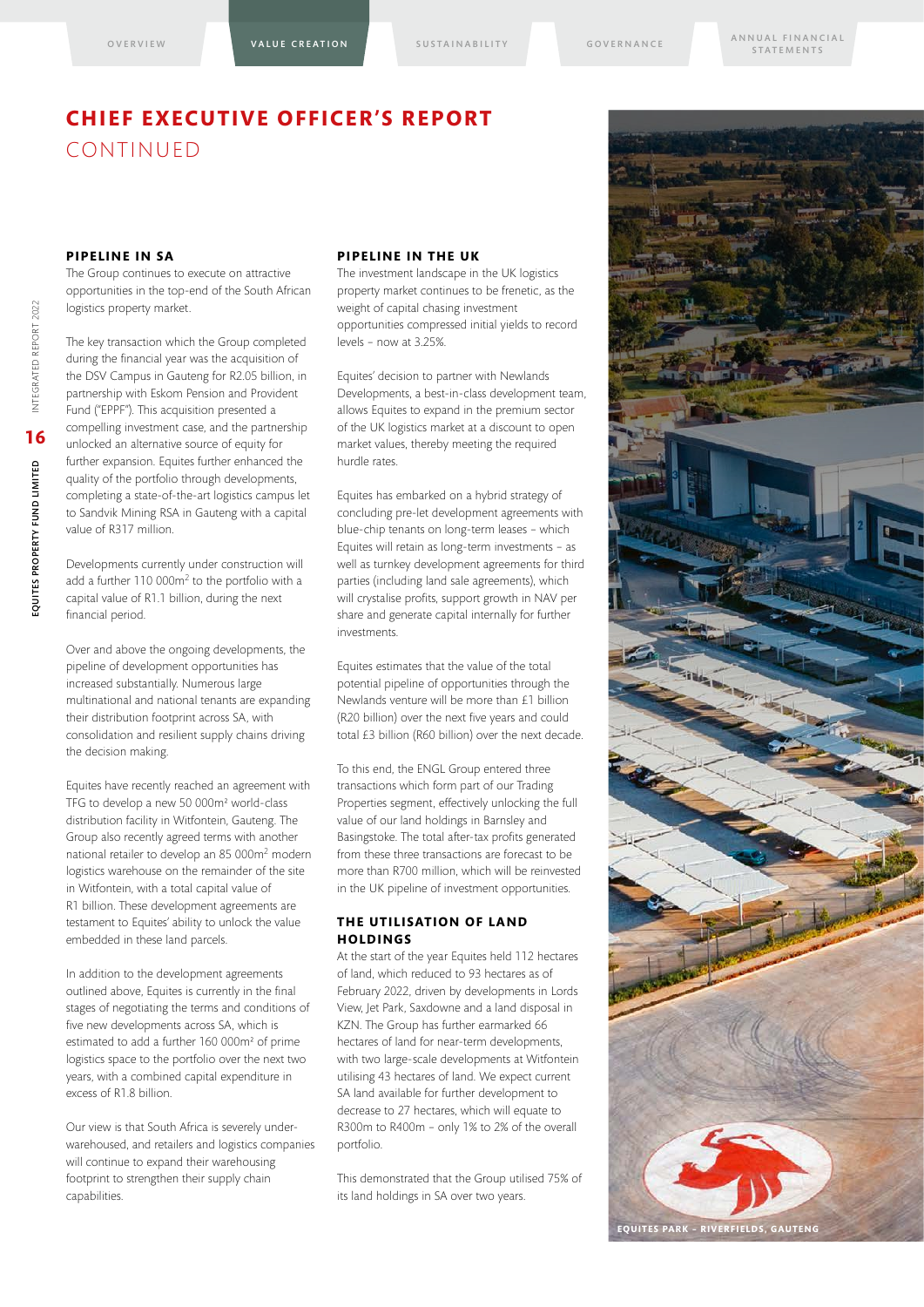## **THE GROUP CONTINUES TO EXECUTE ON ATTRACTIVE OPPORTUNITIES IN THE TOP-END OF THE SA LOGISTICS PROPERTY MARKET.**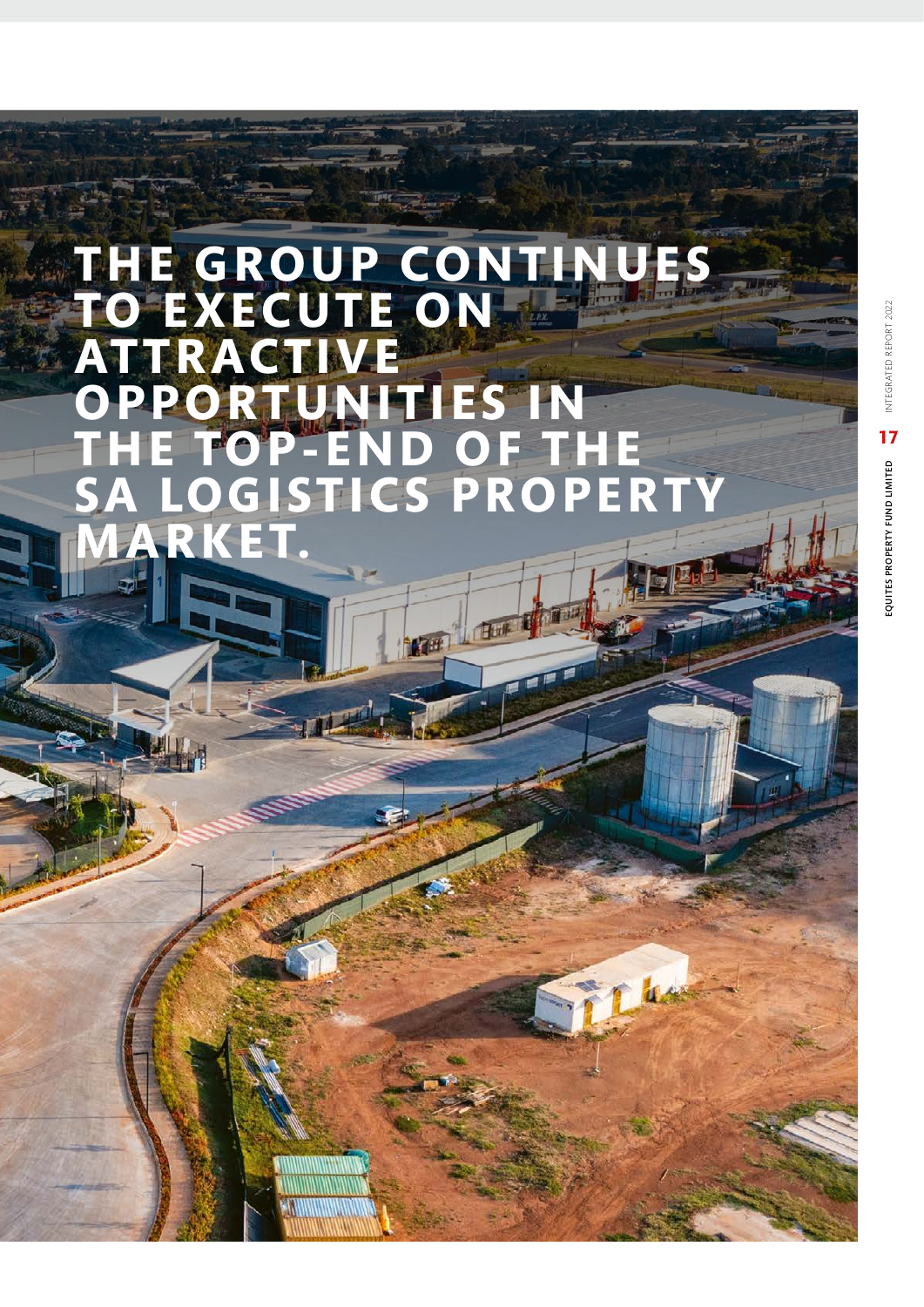## **CHIEF EXECUTIVE OFFICER'S REPORT**  CONTINUED

#### **STRATEGIC TENANT RELATIONSHIPS**

Tenant relationships are the cornerstone of the growth of our business, as we become a trusted developer of choice specialising in the premium end of the logistics property market.

There are many examples of how our relationships with tenants resulted in repeat business, with TFG being a prime example. Equites developed a modern distribution facility of 22 000m2 for the retailer in 2016, and Equites is now extending this facility by more than 16 000m2. Furthermore, Equites finalised an agreement with the retailer to develop a worldclass warehouse in Witfontein with a capital value of R550 million, with the potential to extend this facility from 50 000m2 to over 90 000m2 over the medium term. Due to the relationship with TFG as a tenant, Equites had a deep understanding of the client's warehousing requirements and supply chain ambitions, which underscored the success of our submission that formed part of an open bidding process.

Another example is the partnership entered into with Shoprite at the end of 2020, where we created a partnership with the retailer (Retail Logistics Fund) – rather than a once-off transaction – which we believe will create significant development opportunities for Equites in the medium term.

The tenant-driven approach of Equites creates a solid foundation for building trust with clients, transforming once-off development projects or deals into long-term mutually beneficial relationships.

#### **SUSTAINABILITY**

Equites made significant strides towards its ESG framework and implementation thereof, which included the appointment of a dedicated ESG officer.

Equites avoided 6,101 tCO<sub>2</sub>e greenhouse gas emissions through solar PV installations during the financial year, and all Equites' new builds will continue to be rated by both the Green Building Council South Africa (GBCSA) and EDGE in South Africa and BREEAM in the UK.

Equites will continue to be a beneficiary of the global shift towards ESG, as the type of product that Equites develops and owns supports the sustainability requirements of multinational and national companies in SA and the UK.

#### **PROSPECTS**

Given the attractive pipeline of development opportunities in SA and the UK, a high percentage of A-grade tenants with a WALE of 13.7 years, a strong capital structure with an LTV ratio of 31.5%, and various sources of capital, the Group is well-positioned to capitalise on a strong underlying logistics property market.

We are of the view that the interest rate cycle and construction cost inflation will further drive rental growth, in both markets where we operate.

Equites is guiding between 4% and 6% distribution growth per share for the next financial year. Management is also expecting positive net asset value per share growth for FY23, predominantly supported by the development pipeline within the Newlands JV, and therefore forecasts a total return of between 15% and 20% for FY23.

#### **ACKNOWLEDGEMENTS**

I want to take this opportunity to express my gratitude to the Chairman and the Board for their support, guidance and advice.

A big thank you to all our business partners for their support.

Finally, I also want to thank my fellow executives, Riaan Gous and Laila Razack, and all employees, for all their hard work and dedication.

**ANDREA TAVERNA-TURISAN**

**CHIEF EXECUTIVE OFFICER**